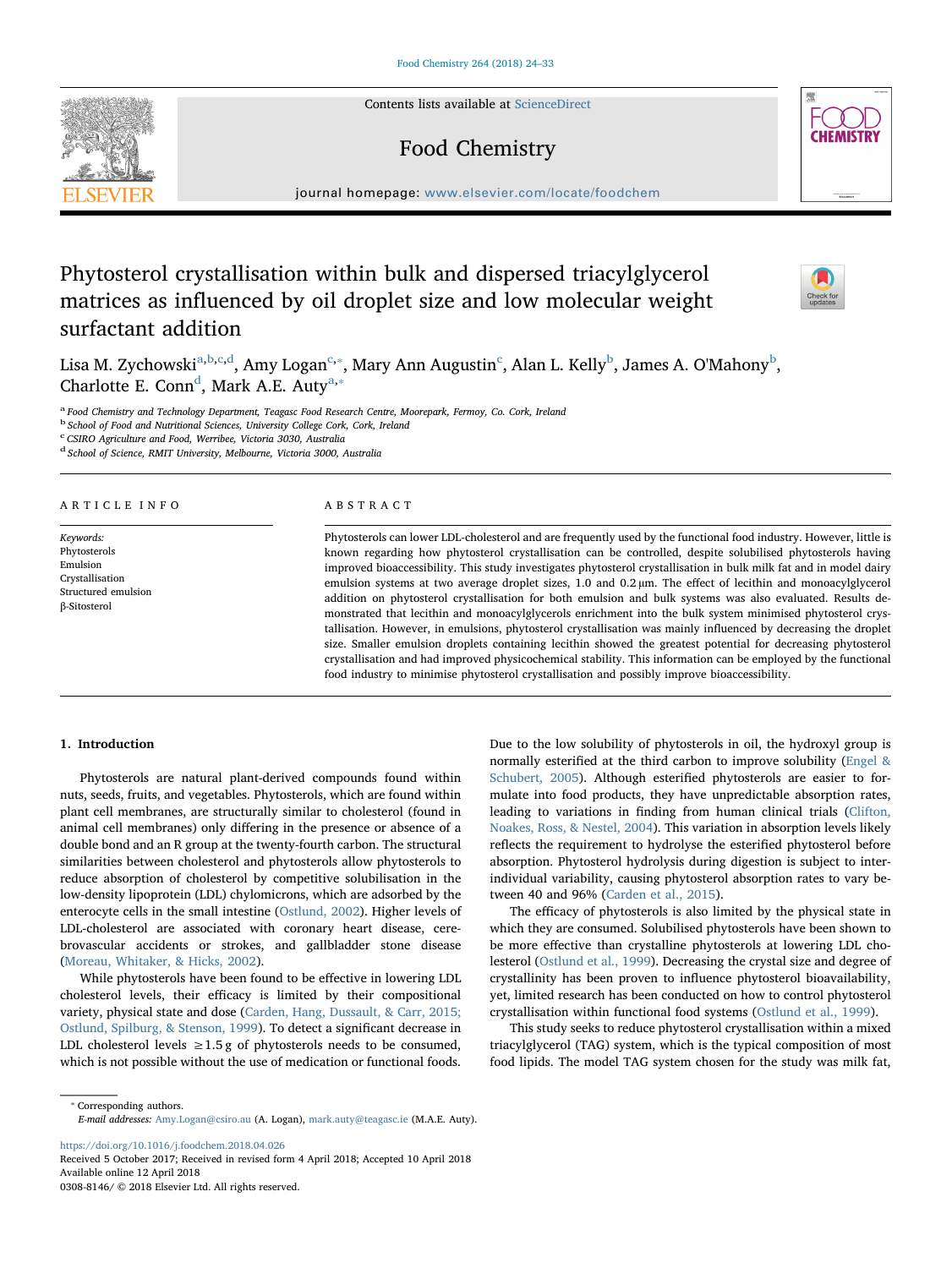which forms β polymorphs after cooling and storage. β polymorphic structures are common in foods and occur in other lipids such as palm oil, cocoa, coconut oil, and suet [\(Akoh & Min, 2008\)](#page--1-6). In addition, the digestion process for milk fat results in extensive changes to the structure of the lipid. During digestion the original lamellar packing of milk fat is observed to transition to more complex packings including a bicontinuous cubosome formation. The high surface area associated with these organised lipid structures may improve the bioaccessibility of bioactives dispersed within the lipid matrix [\(Salentinig, Phan, Khan,](#page--1-7) [Hawley, & Boyd, 2013](#page--1-7)). Promising research has also shown that milk enriched with phytosterols  $(1.8 \text{ g}/\text{day})$  using a proprietary crystal-retardation method can result in a 29.1  $\pm$  4.1% reduction in LDL-cholesterol levels ([Pouteau, et al., 2003](#page--1-8)). In a previous study by the authors, the underlying mechanism of phytosterol crystallisation within milk fat matrices was examined [\(Zychowski, et al., 2016\)](#page--1-9). However, to date, no work has explored possible ways to decrease phytosterol crystallisation within a milk fat system.

Thus, this work seeks to decrease phytosterol crystallisation in both bulk and emulsified milk fat systems, with a concomitant increase in phytosterol bioaccessibility, by varying the formulation and processing parameters of the phytosterol-enriched system. Milk fat formulations were produced with or without added phytosterols and/or low molecular weight surfactants, phospholipids from lecithin or monoacylglycerol (MAG). All lipid formulations were studied in bulk milk fat, and were emulsified with whey protein isolate at two different homogenisation pressures to create droplets approximately 1.0 or 0.2 µm in diameter. Lecithin and MAG were chosen as they have been shown to impact the formation, growth, and location of crystalline compounds within oil-in-water systems [\(Bin Sintang, et al., 2017; Li,](#page--1-10) [Zheng, Xiao, & McClements, 2012\)](#page--1-10). [Engel and Schubert \(2005\)](#page--1-3) demonstrated that lecithin and MAG decrease phytosterol crystallisation in both bulk and emulsion systems. However, in this study, detection of crystalline phytosterols was via polarised light microscopy, and their findings may therefore have been limited by the detection limits of the light microscope. As recent studies have demonstrated that phytosterol crystals can be as small as 36.88 Å nm in size and thus higher resolution imaging techniques and analytical tools, such as X-ray diffraction, are required to effectively quantify the level of crystallinity [\(Bin Sintang,](#page--1-10) [et al., 2017](#page--1-10)).

Droplet size selection ( $\sim$ 1.0 and 0.2 µm) was based on previous research demonstrating that milk fat-based, sub-micrometer-sized (< 400 nm) emulsion droplets were successful in limiting the crystallisation of β-carotene [\(Zhang, Hayes, Chen, & Zhong, 2013\)](#page--1-11); results from this study will increase our fundamental understanding of the impact of droplet size and addition of surfactants on phytosterol crystallisation within bulk and emulsion systems. This information could potentially benefit the food industry in development of functional food products with increased bioaccessibility.

#### 2. Materials and methods

#### 2.1. Chemicals and ingredients

Crystalline phytosterol consisting of β-sitosterol (≥70%), with residual campesterol and β-sitostanol, was purchased from Sigma Aldrich (Wicklow, Ireland). Glass capillaries with a wall thickness of 0.1 mm were purchased from Charles-Supper (Natick, Massachusetts) for synchrotron analysis. Soy lecithin (Adlec) was kindly donated by Archer Daniels Midland Co. (Chicago, Illinois) and distilled monoglycerides (Dimodan R-T PEL/B Kosher) were purchased from Danisco Australia Pty Ltd. (Banks Meadow, Australia). Whey protein isolate (WPI) (ALACEN© 895, protein content 92.0%) was obtained from Fonterra (Maungaturoto, New Zealand), sodium azide was purchased from Sigma Aldrich (Castle Hill, Australia) and commercial grade anhydrous milk fat was purchased from Marsh Dairy Product (Footscray, Australia; Table S1). For polarised images taken in Ireland at the National Imaging

Centre, anhydrous milk fat was purchased from Corman Miloko (Carrick on Suir, Ireland).

#### 2.1.1. Preparation of bulk and emulsion samples

Bulk anhydrous milk fat was combined with or without lecithin or MAG at 3% wt/wt. The bulk mixture was then heated to 110 °C while stirring on a magnetic hot plate at 300 rpm. Once a temperature of 110 °C was achieved, phytosterols were added at 3 and 6% and the mixture was stirred for 2 min. A bulk mixture of each formulation without phytosterols was also made and was subjected to the same thermal and shear treatment. After the holding period, the oil was cooled to 80 °C before loading into capillaries or glass slides for synchrotron analysis or polarised light microscopy, respectively. Samples were then allowed to cool statically to 4 °C and held at this temperature for 48 h.

Oil-in-water emulsions (10% oil:  $1\%$  protein: 89%  $H<sub>2</sub>0$ ) were prepared by homogenising the described milk fat-based formulations with an aqueous protein phase. The aqueous phase was created by reconstituting whey protein isolate (WPI) at 11.11% protein with stirring at 600 rpm in an ice bath. After 2 h, the solution was then refrigerated at 4 °C overnight to allow for complete hydration. Before homogenising the two phases, aliquots of WPI solution were heated to 55 °C for 20 min. After heating, the WPI solution was mixed with Milli-Q water at 70 °C to create a 1% protein solution. This process, as employed previously, was utilised to minimise denaturation of the whey protein caused by excessive heating or high temperatures [\(McClements, 2004;](#page--1-12) [Zychowski, et al., 2016\)](#page--1-12).

The two phases were first combined into a pre-emulsion utilising a Silverson rotor–stator mixer set at 3200 rpm for 1 min. The mixture was then homogenised with an EmulsiFlex-C5 (Avestin, Mannheim, Germany) with two different processes. Larger emulsion droplets (∼1.0 µm in average diameter) were generated with 1 pass at 300 bar pressure, while smaller droplets (∼0.2 µm in average diameter) required 3–5 passes (depending on the formulation) at 1000 bar (Fig. S1). All emulsions were homogenised at 60 °C and then cooled and stored at 4 °C. After cooling, 0.02% of sodium azide was added to each emulsion to prevent microbial growth.

#### 2.1.2. Synchrotron X-ray analysis

Scattering experiments were performed on the small- and wideangle X-ray scattering (SAXS/WAXS) beamline at the Australian Synchrotron (Clayton, Australia) with a camera length of 0.9 m and a beam of wavelength  $\lambda = 0.89 \text{ Å}$  (14.0 keV). A Dectris Pilatus 1 M captured small-angle measurements ( $q = 0.017 - 1.18 \text{ Å}^{-1}$ ), while a Pilatus 200 K detector recorded wide-angle measurements  $(q = 0.95-3.19 \text{ Å}^{-1})$  ([Kirby et al., 2013](#page--1-13)). Samples were taken from a refrigeration unit directly into a pre-cooled capillary holder at 4 °C. Samples equilibrated at 4 °C for 10 min before SAXS and WAXS patterns were collected. A series of three, 3 s shots were taken for each emulsion in duplicate capillaries over a 15 mm gap. Snapshots of the material references were also collected on the crystalline phytosterol (with and without MilliQ water), the aqueous phase with WPI, the lecithin and MAG after storage at 4 °C for 24 h. The beamline was calibrated using silver behenate and all diffractions patterns of averaged shots were background-subtracted using the Australian Synchrotron SAXS/WAXS software (ScatterBrain, V2.71, Australia). Bulk and emulsion diffraction peaks were analysed utilising Gaussian peak analysis (Eq. [\(1\)\)](#page-1-0) with MatLab (Math Works Inc., Matlab R2014b, USA).

<span id="page-1-0"></span>
$$
f(x) = a e^{-(x-b)^2/2c^2}
$$
 (1)

In this equation, a is the maximum height of the diffracted peak, b is the peak position, and c is the full width at half-maximum (FWHM) of the peak, as used previously for SAXS/WAXS analysis ([Zychowski,](#page--1-9) [et al., 2016](#page--1-9)).